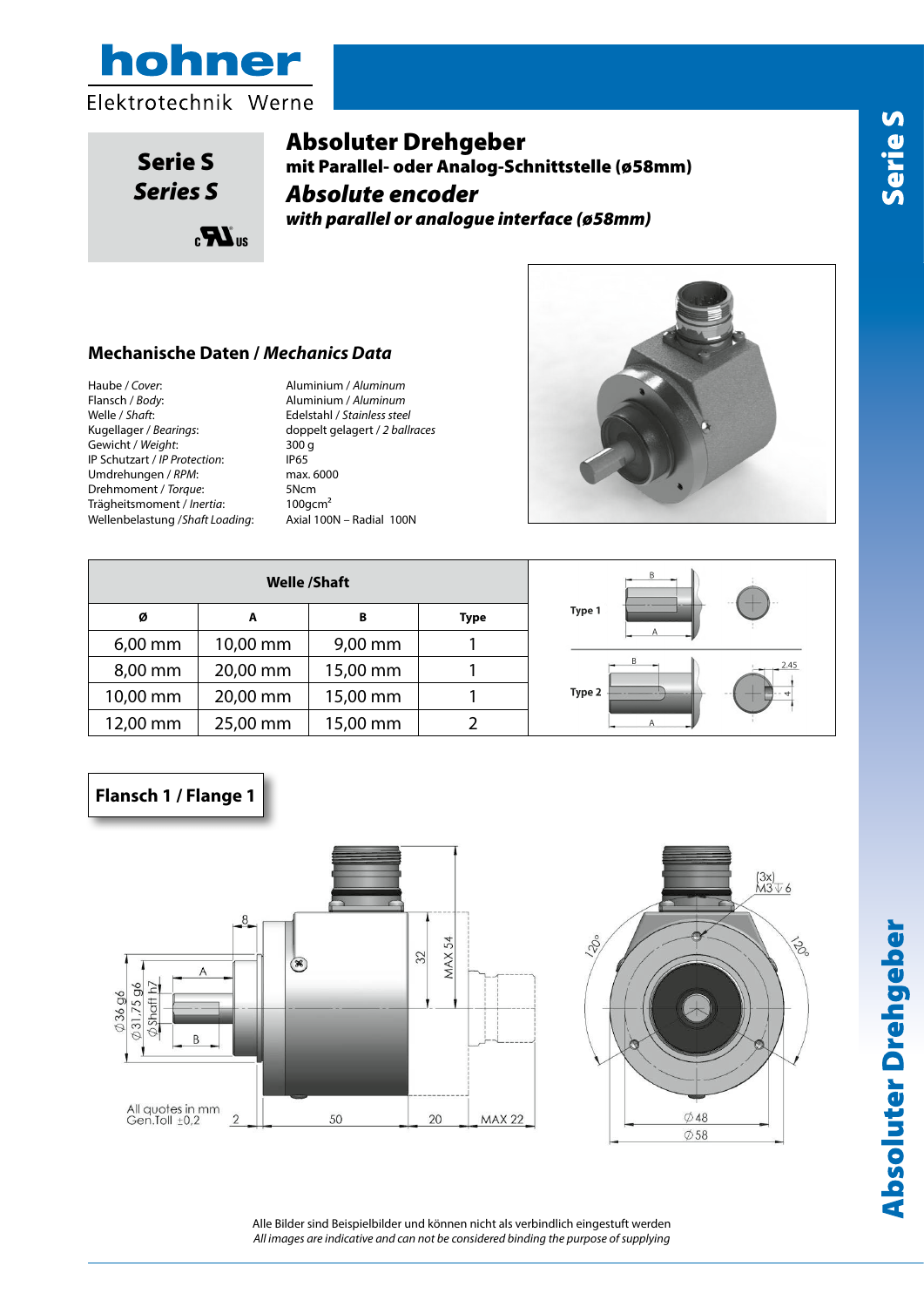

Alle Bilder sind Beispielbilder und können nicht als verbindlich eingestuft werden *All images are indicative and can not be considered binding the purpose of supplying* **Serie S**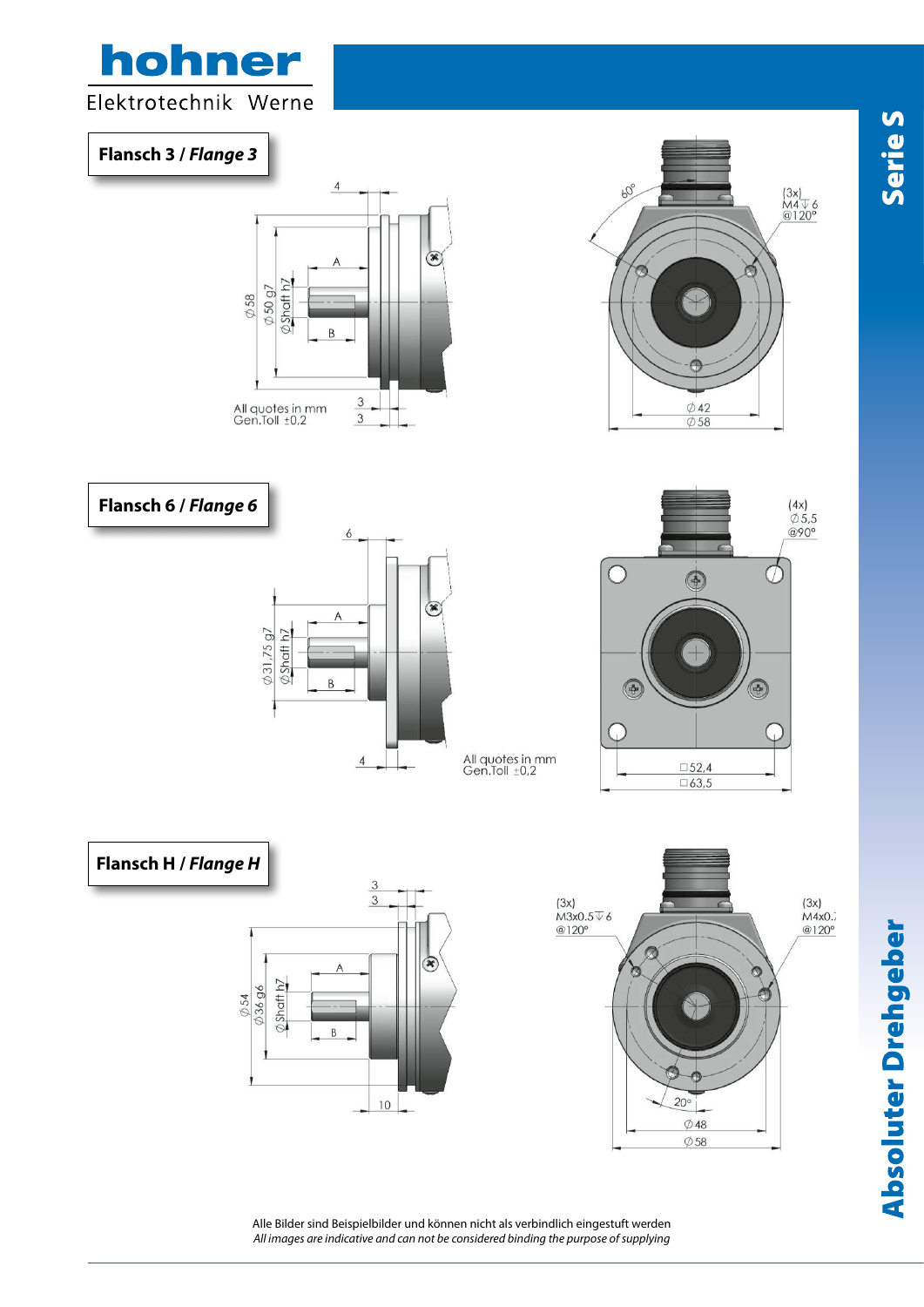

### Elektrotechnik Werne

#### **Elektronische Daten /** *Electronics Data*

max. Stromaufnahme / *Current consumption*: max 100mA

max. Ausgangsbelastung / *Permissible load*: 40mA<br>Frequenz / *Frequency*: 400mA 50KHz (LSB) Frequenz / *Frequency*:<br>Schutz / *Protections*: Betriebstemperatur / *Operating Temp*.:  $-20/+70°C$ 

Versorgungsspannung / *Power supply*: 5/24V, hängt von der Ausgangsschaltung ab / depends on the electronics circuit Ausgang / *Output*: Parallel: Gray-Binär-BCD / *Parallel: Gray-Binary-BCD* Analog/*Analogue* : 4-20mA / 0-10V (14bit) Schutz / *Protections*: Kurzschlussfest, Umkehrpolarität / *gainst short circuit, reversal polarity*

#### **Bestellbezeichnung /** *Ordering Code*

| $\mathsf{s}$ | 半                                                                                                                                  | ₩                                                                              | ∗                                                                                                                                                                                                                                                                                                                                                                                                                         | ₩                                                                                                                                                                                 | ∗                                                                                                                                                                                                                                                                                                                                                                              | $\prime$ | $***$                                                                                                                                 |  |  |  |  |
|--------------|------------------------------------------------------------------------------------------------------------------------------------|--------------------------------------------------------------------------------|---------------------------------------------------------------------------------------------------------------------------------------------------------------------------------------------------------------------------------------------------------------------------------------------------------------------------------------------------------------------------------------------------------------------------|-----------------------------------------------------------------------------------------------------------------------------------------------------------------------------------|--------------------------------------------------------------------------------------------------------------------------------------------------------------------------------------------------------------------------------------------------------------------------------------------------------------------------------------------------------------------------------|----------|---------------------------------------------------------------------------------------------------------------------------------------|--|--|--|--|
|              | Welle<br><b>Shaft</b>                                                                                                              | <b>Flansch</b><br>Flange                                                       | Ausgangsschaltung<br><b>Output</b>                                                                                                                                                                                                                                                                                                                                                                                        | <b>Optionen</b><br><b>Options</b>                                                                                                                                                 | <b>Anschluss</b><br><b>Connections</b>                                                                                                                                                                                                                                                                                                                                         |          | Auflösung<br><b>Resolution</b>                                                                                                        |  |  |  |  |
|              |                                                                                                                                    |                                                                                | Digitalausgang max. 13 Bit (8.192) /<br>Digital output max 13 bit (8.192)                                                                                                                                                                                                                                                                                                                                                 |                                                                                                                                                                                   |                                                                                                                                                                                                                                                                                                                                                                                |          |                                                                                                                                       |  |  |  |  |
|              | $3 = \emptyset 6$ mm<br>$6 = \emptyset 8$ mm<br>$1 = \varnothing$ 10 mm<br>Auf Anfrage /<br>On request:<br>$2 = \varnothing$ 12 mm | 1<br>3<br>6<br>н<br>Siehe<br>vorherige<br>Seiten /<br>See<br>previous<br>pages | $1 = \text{GRAY}$ NPN 11/24V<br>$2 = GRAY$ Push-Pull 11/24V<br>$3 =$ GRAY TTL 5V<br>$4 = BIN.$<br><b>NPN 11/24V</b><br>$5 = BIN$ .<br>Push-Pull 11/24V<br>$6 = BIN.$<br>TTL 5V<br>$7 = BCD$<br><b>NPN 11/24V</b><br>$8 = BCD$<br>Push-Pull 11/24V<br>$9 = BCD$<br>TTL 5V<br><b>BCD: Resolution Max 1024</b><br>$2 = GRAY$ Push-Pull 11/24V<br>$3 = GRAY$ TTL 5V<br>$5 = BIN$ .<br>Push-Pull 11/24V<br>$6 = RIN$<br>TTL 5V | $A = None$<br>$B =$ Open Coll.<br>$E = GRAY$ Excess<br>$S =$ Strobe<br>$A = None$<br>$S =$ Strobe<br>$Z =$ Preset<br>(Druckknopf auf<br>dem Gehäuse /<br>push button on<br>cover) | Kabel / Cable<br>$9 =$ Cable Axi<br>$3 =$ Cable Rad<br><b>SUB-D 25p</b><br>$N = 9413$ Axi<br>$R = 9413$ Rad<br>M23 12p/16p<br>$2 = 9416/9426$ Axi<br>$5 = 9416/9426$ Rad<br>(zweite Option<br>auf Anfrage / 2nd<br>option on request)<br>Digitalausgang max. 17 Bit (131.072) /<br>Digital output max 17 bit (131.072)<br><b>SUB-D 25p</b><br>$N = 9413$ Axi<br>$R = 9413$ Rad |          | Max 8.192<br>$360 = 360$<br>$1.024 = 1.024$<br>$4.096 = 4.096$<br><br>Max 17 bit<br>$12C = 4.096$<br>$13C = 8.192$<br>$17C = 131.072$ |  |  |  |  |
|              |                                                                                                                                    | Analog Ausgang Auflösung 14 Bit /<br>Analog output resolution 14 bit           |                                                                                                                                                                                                                                                                                                                                                                                                                           |                                                                                                                                                                                   |                                                                                                                                                                                                                                                                                                                                                                                |          |                                                                                                                                       |  |  |  |  |
|              |                                                                                                                                    | 24 <sub>V</sub>                                                                | $C = 4 - 20$ mA<br>$D = 0 - 10V$<br>Versorgungsspannung/<br>Power Supply                                                                                                                                                                                                                                                                                                                                                  | $A = None$<br>$Z =$ Preset<br>(Druckknopf auf<br>dem Gehäuse /<br>push button on<br>cover)<br>$W = V$ oreinstellung<br>am Stecker oder<br>Kabel / Preset on<br>connector or cable | M23 12p/16p<br>$2 = 9416$ Axi<br>$5 = 9416$ Rad<br>M125p<br>$J = 94M12$ Axi<br>$K = 94M12$ Rad                                                                                                                                                                                                                                                                                 |          | $R1 = 1$ Ramp/Umdrehung<br>1 ramp/turn<br>$R2 = 2$ Ramp/Umdrehung<br>2 ramps/turn<br>$R4 = 4$ Ramp/Umdrehung<br>4 ramps/turn          |  |  |  |  |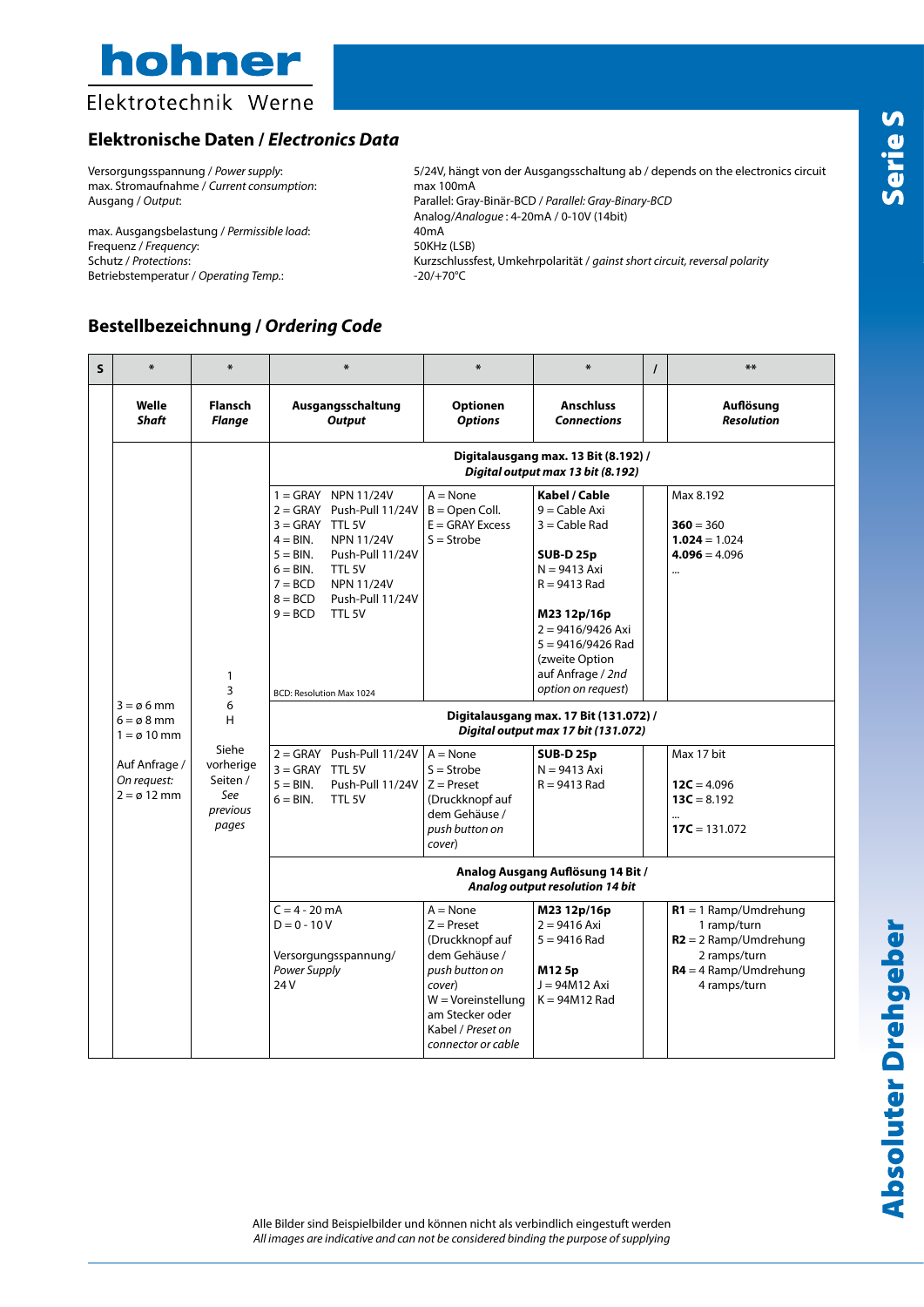hohner

Elektrotechnik Werne

| Parallel Digitalausgang / Parallel Digital output |                                                                                                                                               | Drehgebereingänge sind intern logisch mit Pegel "ONE" verbunden / Encoder inputs are internally logically connected to level logical "ONE" |  |  |  |  |
|---------------------------------------------------|-----------------------------------------------------------------------------------------------------------------------------------------------|--------------------------------------------------------------------------------------------------------------------------------------------|--|--|--|--|
|                                                   | <b>Standard Input</b>                                                                                                                         |                                                                                                                                            |  |  |  |  |
|                                                   | Open or Vcc                                                                                                                                   | <b>GND</b>                                                                                                                                 |  |  |  |  |
| <b>UP/DOWN</b>                                    | UP (CW)                                                                                                                                       | DOWN (CCW)                                                                                                                                 |  |  |  |  |
|                                                   | <b>Optional Input</b>                                                                                                                         |                                                                                                                                            |  |  |  |  |
|                                                   | Open or Vcc                                                                                                                                   | <b>GND</b>                                                                                                                                 |  |  |  |  |
| <b>PRESET</b>                                     | Um den Preset durchzuführen, Position 0 für min. 50 msek mit GND verbinden /<br>To preset encoder, connect position 0 to GND for min. 50 msec |                                                                                                                                            |  |  |  |  |

| <b>Anschlüsse / Connections</b> |                                 |                   |                             |                       |                       |                                           |                                                |                                  |                                  |                                                                                   |                                                 |                                      |                                           |                                                                           |                                                 |                                             |
|---------------------------------|---------------------------------|-------------------|-----------------------------|-----------------------|-----------------------|-------------------------------------------|------------------------------------------------|----------------------------------|----------------------------------|-----------------------------------------------------------------------------------|-------------------------------------------------|--------------------------------------|-------------------------------------------|---------------------------------------------------------------------------|-------------------------------------------------|---------------------------------------------|
| <b>Stecker/Connector</b>        | $\mathbf{0}$<br><b>Volt</b>     | $\ddot{}$<br>Volt | 0 <br>2 <sup>2</sup>        | 1<br>$\overline{2}$   | 2<br>$\overline{2}$   | $\overline{\mathbf{3}}$<br>$\overline{2}$ | 4<br>$\overline{2}$                            | 5 <sup>1</sup><br>$\overline{2}$ | 6 <sup>1</sup><br>2 <sup>1</sup> | $\overline{7}$<br>$\overline{2}$                                                  | 8 <br>$\overline{2}$                            | 9 <br>2 <sup>1</sup>                 | 10<br>$\overline{2}$                      | 11<br>$\overline{2}$                                                      | M                                               | <b>DIR</b><br>$\left\langle -\right\rangle$ |
| 9416 12p                        | <b>P1</b>                       | P <sub>2</sub>    | P <sub>3</sub>              | <b>P4</b>             | P <sub>5</sub>        | <b>P6</b>                                 | P7                                             | P <sub>8</sub>                   | P <sub>9</sub>                   | P10                                                                               | P11                                             |                                      |                                           |                                                                           |                                                 | P12                                         |
| 9426 16p                        | <b>P1</b>                       | P <sub>2</sub>    | P <sub>3</sub>              | P <sub>4</sub>        | <b>P5</b>             | <b>P6</b>                                 | P7                                             | P <sub>8</sub>                   | P <sub>9</sub>                   | P <sub>10</sub>                                                                   | P11                                             | P12                                  | P <sub>13</sub>                           | P14                                                                       | P15                                             | P <sub>16</sub>                             |
| 9413 25p                        | <b>P1</b>                       | P <sub>2</sub>    | P <sub>3</sub>              | P <sub>4</sub>        | <b>P5</b>             | <b>P6</b>                                 | P7                                             | P8                               | P <sub>9</sub>                   | P10                                                                               | P11                                             | P <sub>12</sub>                      | P <sub>13</sub>                           | P14                                                                       | P15                                             | P <sub>16</sub>                             |
| Kabel / Cable                   | S<br>C<br>Η<br>W<br>Α<br>R<br>Z | B<br>L<br>Α<br>U  | B<br>R<br>Α<br>U<br>N       | В<br>E<br>G<br>E      | G<br>R<br>Ü<br>N      | G<br>E<br>Г<br>B                          | $\mathsf{R}$<br>$\circ$<br>S<br>$\overline{A}$ | L<br>L<br>A                      | $\circ$<br>R<br>Α<br>N<br>G<br>E | T<br>$\mathsf{R}$<br>Α<br>N<br>S<br>P<br>Α<br>R<br>E<br>N<br>T                    | W<br>E<br>ß<br>R<br>$\circ$<br>T                | W<br>Ε<br>ß<br>B<br>L<br>Α<br>$\cup$ | G<br>R<br>Ü<br>N<br>W<br>Ε<br>ß           | L<br>L<br>A<br>W<br>E<br>$\overline{1}$<br>ß                              | G<br>E<br>L<br>B<br>G<br>$\mathsf{R}$<br>Ü<br>N | G<br>E<br>L<br>B<br>W<br>E<br>ß             |
|                                 | B<br>L<br>Α<br>C<br>K           | B<br>L<br>U<br>E  | B<br>R<br>$\circ$<br>W<br>N | B<br>E<br>L<br>G<br>E | G<br>R<br>Ε<br>E<br>N | Y<br>E<br>L<br>L<br>$\circ$<br>W          | P<br>N<br>K                                    | V<br>$\circ$<br>E<br>T           | $\circ$<br>R<br>Α<br>Ν<br>G<br>E | T<br>$\mathsf{R}$<br>Α<br>${\sf N}$<br>S<br>P<br>Α<br>R<br>E<br>$\mathsf{N}$<br>T | W<br>н<br>$\mathbf{I}$<br>T<br>E<br>R<br>E<br>D | W<br>H<br>T<br>E<br>B<br>L<br>U<br>E | G<br>R<br>E<br>E<br>N<br>W<br>H<br>Τ<br>E | $\vee$<br>I<br>$\circ$<br>L<br>E<br>T<br>W<br>H<br>$\mathbf{I}$<br>T<br>E | Y<br>E<br>O<br>W<br>G<br>R<br>E<br>E<br>N       | Y<br>E<br>$\circ$<br>W<br>W<br>н<br>Т<br>E  |

M = Optionaler Ausgang

DIR <-> Drehrichtung (im bzw. gegen den Uhrzeigersinn): Im Uhrzeigersinn ist Standard, gegen den Uhrzeigersinn DIR <-> bis 0 Volt.

M = Optional output

DIR <-> Signal direction (clockwise or anticlockwise): Clockwise is standard, anticlockwise connect DIR <-> to 0 Volt.

Alle Bilder sind Beispielbilder und können nicht als verbindlich eingestuft werden *All images are indicative and can not be considered binding the purpose of supplying*